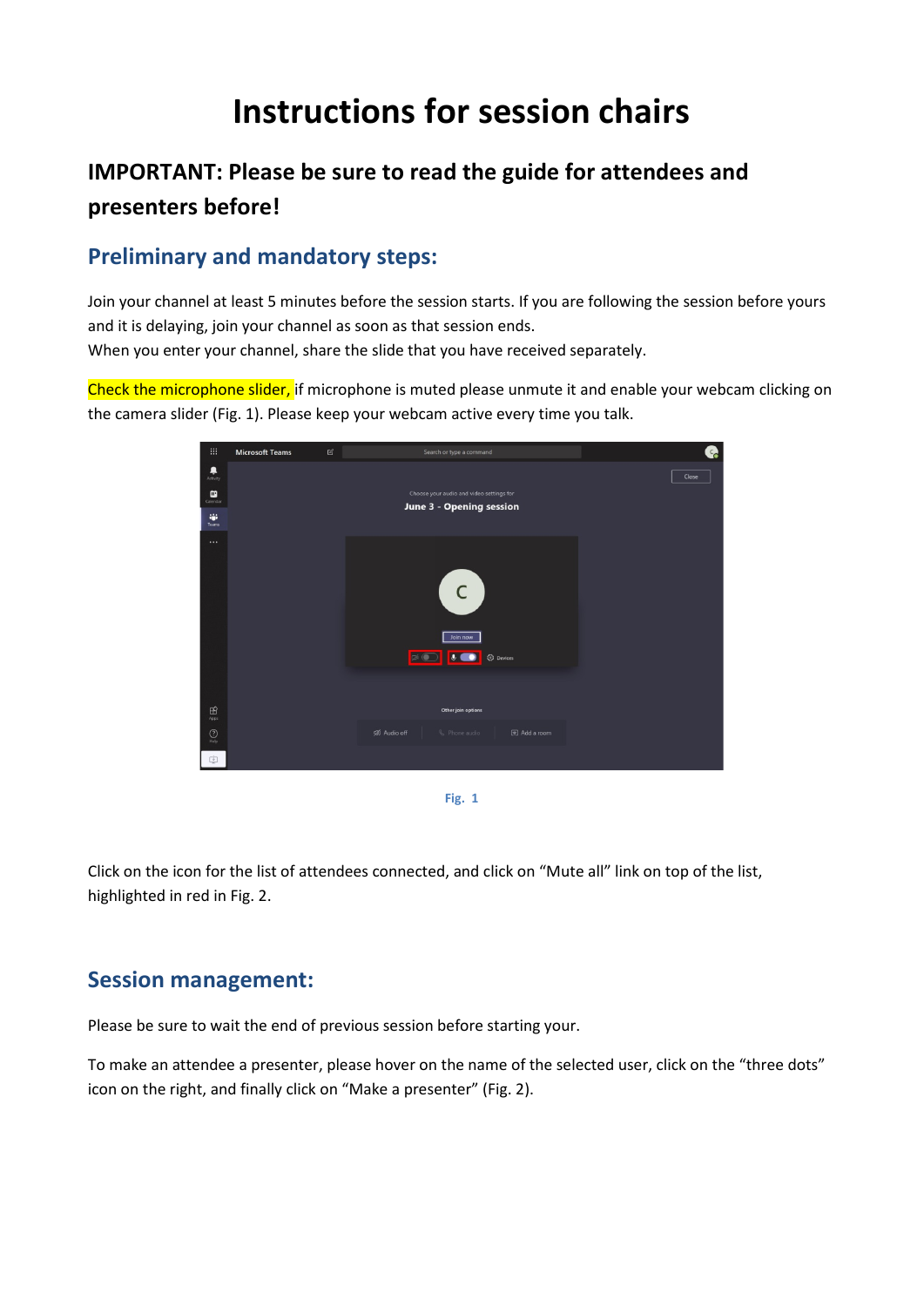



Confirm the change of role of the attendee.

| H.                                            | Microsoft Teams | $\mathbb{Z}$ |                                                                                                           | Search or type a command |        |        |  |                                         | $\omega$       |
|-----------------------------------------------|-----------------|--------------|-----------------------------------------------------------------------------------------------------------|--------------------------|--------|--------|--|-----------------------------------------|----------------|
| $\Phi^0$                                      |                 |              |                                                                                                           |                          |        |        |  | People                                  | $x \pm x$      |
| 日                                             |                 |              |                                                                                                           |                          |        |        |  | Invite someone                          | $\circledcirc$ |
| 自                                             |                 |              |                                                                                                           |                          |        |        |  | - Presenters (1)                        | Mute all       |
| $\tilde{u}^{\prime\prime}_{\rm B}$            |                 |              |                                                                                                           |                          |        |        |  | AC Organizer                            |                |
| 1.111                                         |                 |              |                                                                                                           |                          |        |        |  | - Attendees (2)                         |                |
|                                               |                 |              | Change who can present?                                                                                   |                          |        |        |  | <b>CC<sub>o</sub></b> Elementary Easter | $\mathscr{L}$  |
|                                               |                 |              | This will affect who can share content, as well as who<br>can mute people, remove people and admit people |                          |        |        |  | MC Montant                              | $\mathscr{L}$  |
|                                               |                 |              | from the lobby                                                                                            |                          |        |        |  | - Others invited (1)                    |                |
|                                               |                 |              |                                                                                                           |                          | Cancel | Change |  | C <sub>O</sub> No response              |                |
|                                               |                 |              |                                                                                                           |                          |        |        |  |                                         |                |
|                                               |                 |              |                                                                                                           |                          |        |        |  |                                         |                |
|                                               |                 |              |                                                                                                           |                          |        |        |  |                                         |                |
| $\underset{\mathrm{A}\mathrm{pos}}{\boxplus}$ |                 |              | ○ 28:43 頭 ● 同 … ● 同 图 ●                                                                                   |                          |        |        |  |                                         |                |
| $_{\odot}$                                    | Monica Castle & |              |                                                                                                           |                          |        |        |  |                                         |                |
|                                               |                 |              |                                                                                                           |                          |        |        |  |                                         |                |
| 中                                             |                 |              |                                                                                                           |                          |        |        |  |                                         |                |

**Fig. 3**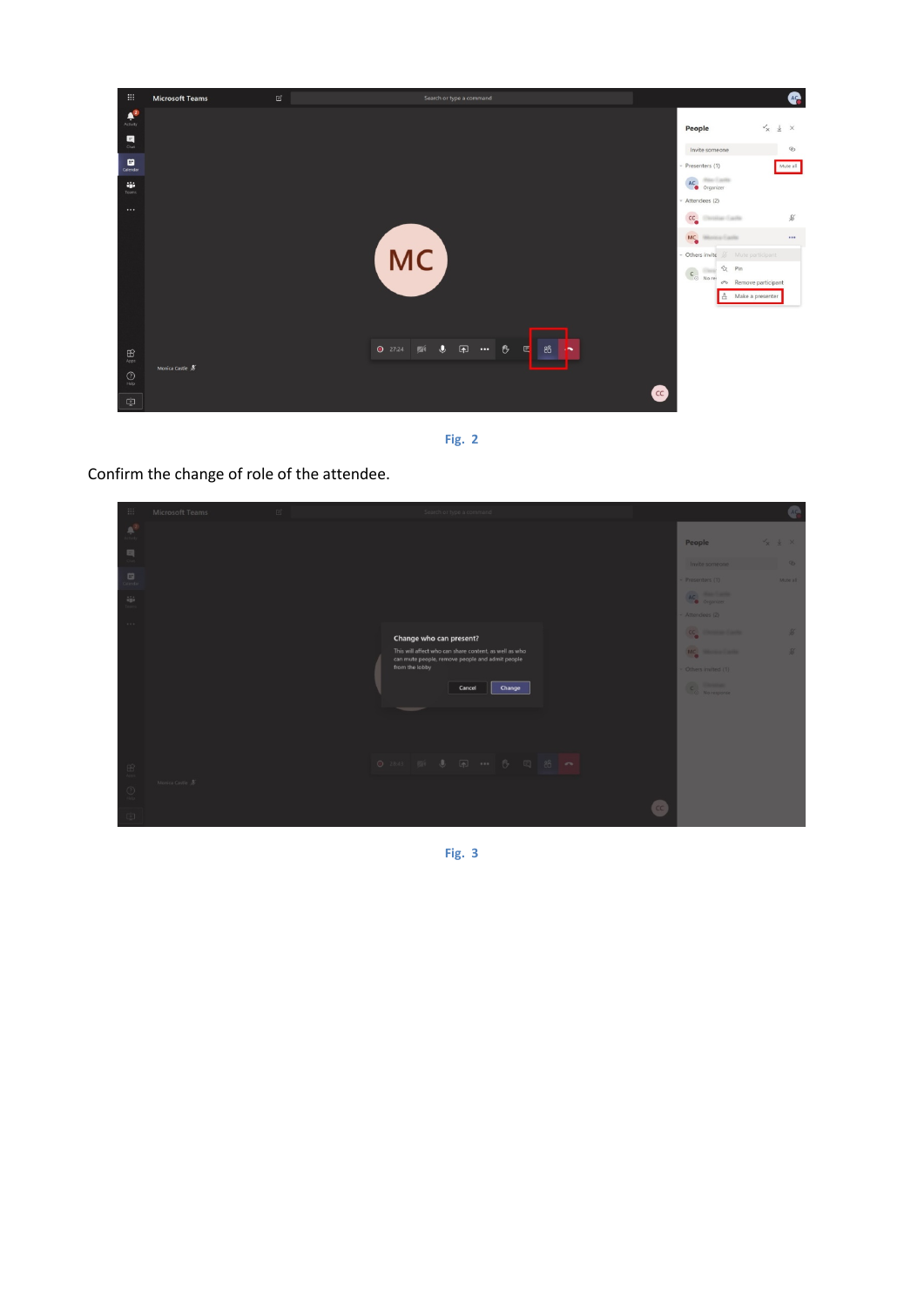During the presentation please occasionally monitor the chat box for any questions and remember to keep muted all attendees microphones. At the end of presentation please select the questions for the presenter, based on relevance and remaining time; at the end of questions make again the presenter an attendee (Fig. 4), and confirm again the change of the role.



**Fig. 4**

Repeat above steps for all the presenters.

| 曲                           | <b>Microsoft Teams</b>         | $\mathcal C$ | Search or type a command |                               |                                     |                             |     |  |  |                         |                                        |                               | AC |
|-----------------------------|--------------------------------|--------------|--------------------------|-------------------------------|-------------------------------------|-----------------------------|-----|--|--|-------------------------|----------------------------------------|-------------------------------|----|
| $\mathbf{L}^2$<br>Activity  |                                |              |                          |                               |                                     |                             |     |  |  |                         | People                                 | $\mathsf{X} \perp \mathsf{X}$ |    |
| $\blacksquare$<br>Chat      |                                |              |                          |                               |                                     |                             |     |  |  |                         | Invite someone                         | $\circledcirc$                |    |
| 自<br>Calendar               |                                |              |                          |                               |                                     |                             |     |  |  |                         | - Presenters (1)                       | Mute all                      |    |
| iĝi.                        |                                |              |                          |                               |                                     |                             |     |  |  |                         | AC Organizer<br><b>Haw Carlos</b>      |                               |    |
| Teams                       |                                |              |                          |                               |                                     |                             |     |  |  |                         | - Attendees (2)                        |                               |    |
| $\cdots$                    |                                |              |                          |                               |                                     | Show device settings        |     |  |  |                         | cc<br><b><i>Electrical Castles</i></b> | ¥                             |    |
|                             |                                |              |                          |                               |                                     | <b>同</b> Show meeting notes |     |  |  |                         | <b>MC</b><br><b>Monta Carls</b>        | $\mathcal{L}$                 |    |
|                             |                                |              |                          |                               | 1 Info pane is disabled by policies |                             |     |  |  |                         | - Others invited (1)                   |                               |    |
|                             | <b>MC</b><br>Enter full screen |              |                          |                               |                                     |                             |     |  |  |                         | $\epsilon$ No response                 |                               |    |
|                             |                                |              |                          |                               | E Keypad                            |                             |     |  |  |                         |                                        |                               |    |
|                             |                                |              |                          |                               | Stop recording                      |                             |     |  |  |                         |                                        |                               |    |
|                             |                                |              |                          |                               | <b>End meeting</b>                  |                             |     |  |  |                         |                                        |                               |    |
|                             |                                |              |                          |                               |                                     | Ø Turn off incoming video   |     |  |  |                         |                                        |                               |    |
| $\bigoplus_{\mathrm{Apps}}$ |                                |              | 9 38:27                  | $\mathcal{L}$<br>$\mathbf{0}$ | $\sqrt{2}$<br>$\cdots$              | $^{\circ}$<br>耳             | 8 ~ |  |  |                         |                                        |                               |    |
| $\bigodot_{\mathsf{Heip}}$  | Monica Castle 多                |              |                          |                               |                                     |                             |     |  |  |                         |                                        |                               |    |
| 中                           |                                |              |                          |                               |                                     |                             |     |  |  | $\overline{\mathbf{c}}$ |                                        |                               |    |

**Fig. 5**